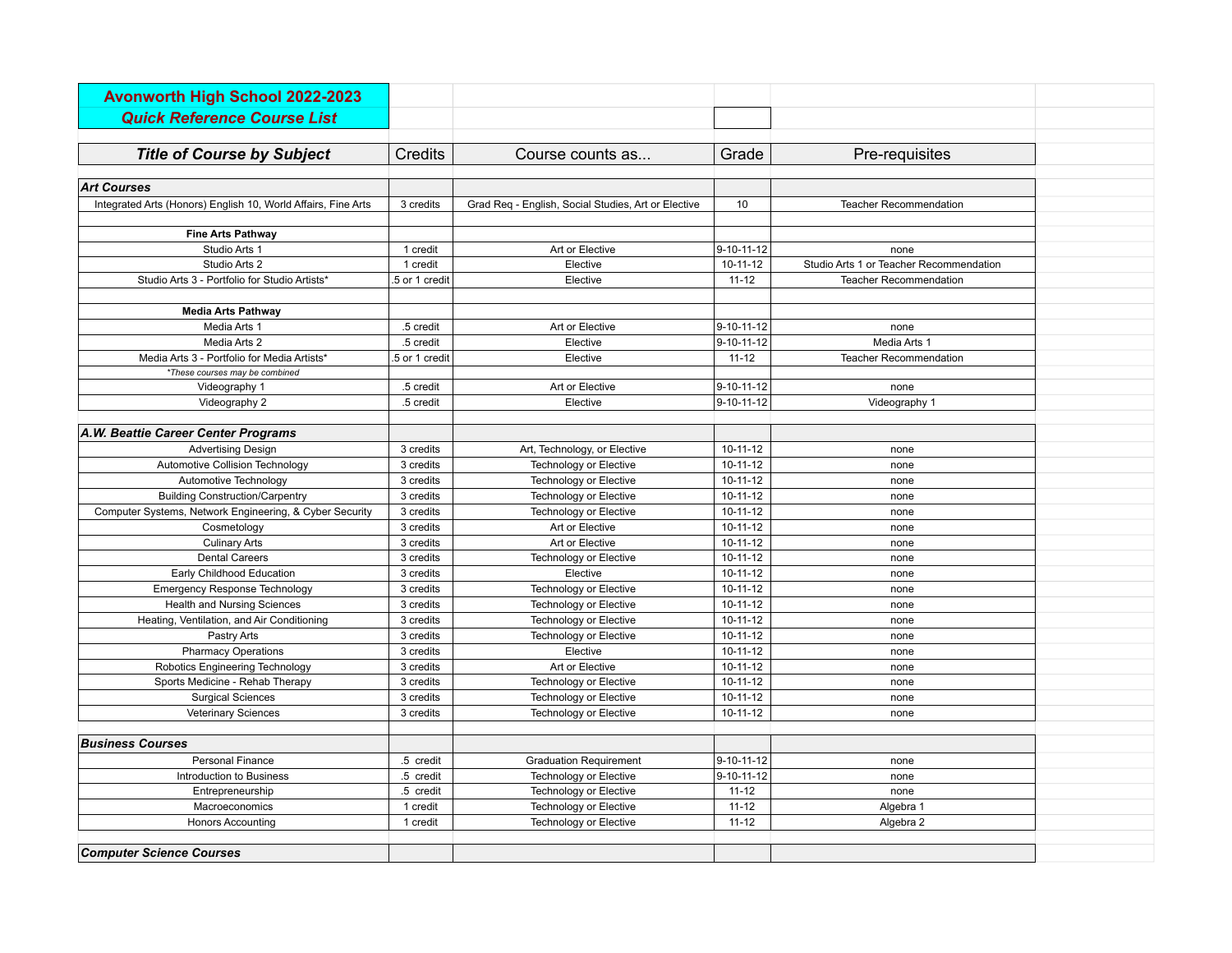| Introduction to Computer Science 1A                      | .5 credit | <b>Technology or Elective</b>                       | 9-10-11-12     | none                                            |                          |
|----------------------------------------------------------|-----------|-----------------------------------------------------|----------------|-------------------------------------------------|--------------------------|
| Introduction to Computer Science 1B                      | .5 credit | <b>Technology or Elective</b>                       | 9-10-11-12     | Intro to CS 1A                                  |                          |
| Exploring Robotics & Artificial Intelligence             | .5 credit | <b>Technology or Elective</b>                       | 9-10-11-12     | none                                            |                          |
| CHS - Intermediate Programming using Java                | 1 credit  | Elective - Dual Enrollment - Pitt                   | $10 - 11$      | Intro to CS 1A                                  | Pitt course: CMPINF 0401 |
| CHS - Introduction to Computer Programming with Python   | .5 credit | Elective - Dual Enrollment - Pitt                   | 12             | Intro to CS 1A                                  | Pitt course: CS 0012     |
|                                                          |           |                                                     |                |                                                 |                          |
| <b>English Courses</b>                                   |           |                                                     |                |                                                 |                          |
| Academic English 9                                       | 1 credit  | <b>Graduation Requirement</b>                       | 9              | none                                            |                          |
| Honors English 9                                         | 1 credit  | <b>Graduation Requirement</b>                       | 9              | 8th Grade Recommendation                        |                          |
| Integrated (Honors) English 9 & Social Studies           | 2 credits | Grad Req - English, Social Studies                  | 9              | none                                            |                          |
| Academic English 10                                      | 1 credit  | <b>Graduation Requirement</b>                       | 10             | Academic/Honors English 9                       |                          |
| Honors English 10                                        | 1 credit  | <b>Graduation Requirement</b>                       | 10             | Honors English 9 and/or Teacher Recommendation  |                          |
| Integrated Arts (Honors) English 10, World Affairs & Art | 3 credits | Grad Req - English, Social Studies, Art or Elective | 10             | Academic English 9 & World Geography/Cutlures   |                          |
| Academic English 11                                      | 1 credit  | <b>Graduation Requirement</b>                       | 11             | Academic/Honors English 10                      |                          |
| Honors English 11                                        | 1 credit  | <b>Graduation Requirement</b>                       | 11             | Honors English 10 and/or Teacher Recommendation |                          |
| Advanced Placement English Language & Composition        | 1 credit  | <b>Graduation Requirement</b>                       | 11             | Honors English 10 and Teacher Recommendation    |                          |
| Academic English 12                                      | 1 credit  | <b>Graduation Requirement</b>                       | 12             | Academic/Honors English 11                      |                          |
| Advanced Placement English Literature                    | 1 credit  | <b>Graduaiton Requirement</b>                       | 12             | Honors/AP English 11 and Teacher Recommendation |                          |
|                                                          |           |                                                     |                |                                                 |                          |
| <b>English Skills</b>                                    | 1 credit  | <b>Graduation Requirement</b>                       | 9-10-11-12     | Special Education Recommendation                |                          |
|                                                          |           |                                                     |                |                                                 |                          |
| Creative Writing 1                                       | .5 credit | Art or Elective                                     | 9-10-11-12     | none                                            |                          |
| <b>Creative Writing 2</b>                                | .5 credit | Elective                                            | 9-10-11-12     | Creatve Writing 1 and/or Teacher Recommendation |                          |
| Introduction to Theater (Drama)                          | .5 credit | Art or Elective                                     | 9-10-11-12     | none                                            |                          |
| Journalism 1                                             | .5 credit | Art or Technology or Elective                       | 9-10-11-12     | none                                            |                          |
| Journalism 2                                             | .5 credit | Art or Technology or Elective                       | 9-10-11-12     | Journalism 1 and/or Teacher Recommendation      |                          |
| Modern Public Speaking                                   | .5 credit | Elective                                            | $10 - 11 - 12$ | 9th Grade Seminar & English 9                   |                          |
| Satire                                                   | .5 credit | Elective                                            | $11 - 12$      | none                                            |                          |
| <b>Digital Storytelling</b>                              | .5 credit | Art or Technology or Elective                       | 9-10-11-12     | none                                            |                          |
|                                                          |           |                                                     |                |                                                 |                          |
| <b>Family and Consumer Science Courses</b>               |           |                                                     |                |                                                 |                          |
| <b>Today's Foods</b>                                     | .5 credit | Elective                                            | 9-10-11-12     | none                                            |                          |
| Gourmet Foods                                            | .5 credit | Elective                                            | 10-11-12       | none                                            |                          |
| Foods Americana                                          | .5 credit | Elective                                            | 10-11-12       | none                                            |                          |
| World Foods                                              | .5 credit | Elective                                            | $10 - 11 - 12$ | none                                            |                          |
| <b>Interior Design</b>                                   | .5 credit | Art or Elective                                     | 9-10-11-12     | none                                            |                          |
| Child Development                                        | .5 credit | Elective                                            | $11 - 12$      | none                                            |                          |
|                                                          |           |                                                     |                |                                                 |                          |
| <b>Mathematics Courses</b>                               |           |                                                     |                |                                                 |                          |
| Algebra 1                                                | 1 credit  | <b>Graduation Requirement</b>                       | 9              | none                                            |                          |
| Honors Algebra 1                                         | 1 credit  | <b>Graduation Requirement</b>                       | 9              | <b>Teacher Recommendation</b>                   |                          |
| Geometry                                                 | 1 credit  | <b>Graduation Requirement</b>                       | $9 - 10$       | Algebra 1                                       |                          |
| Honors Geometry                                          | 1 credit  | <b>Graduation Requirement</b>                       | $9 - 10$       | Honors Algebra 1 and/or Teacher Recommendation  |                          |
| Algebra 2                                                | 1 credit  | <b>Graduation Requirement</b>                       | $10 - 11$      | Geometry                                        |                          |
| Honors Algebra 2                                         | 1 credit  | <b>Graduation Requirement</b>                       | $10 - 11$      | Honors Geometry and/or Teacher Recommendation   |                          |
| Honors Trigonometry & Pre Calculus                       | 1 credit  | <b>Graduation Requirement or Elective</b>           | $11 - 12$      | Algebra 2                                       |                          |
| CHS - Business Calculus                                  | 1 credit  | Grad Requirement or Elective - Dual Enrollment Pitt | $11 - 12$      | Honors Trigonometry & Pre Calculus              |                          |
| Advanced Placement Calculus AB                           | 1 credit  | <b>Graduation Requirement or Elective</b>           | $11 - 12$      | Honors Trigonometry & Pre Calculus              |                          |
| Advanced Placement Calculus BC                           | 1 credit  | Elective                                            | 12             | AP Calculus AB or CHS Business Calculus         |                          |
|                                                          |           |                                                     |                |                                                 |                          |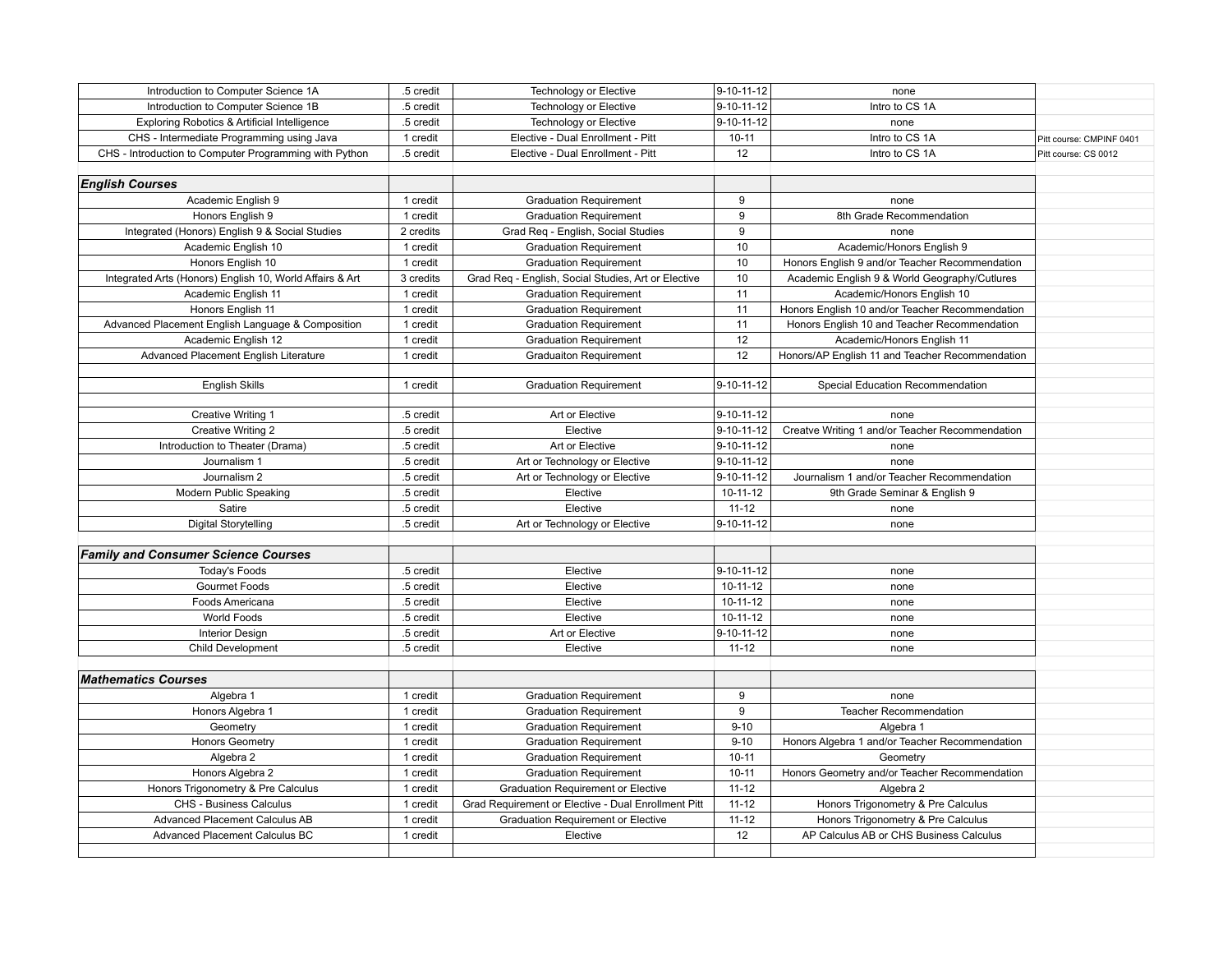| <b>Math Skills</b>                                                   | 1 credit  | <b>Graduation Requirement</b>                       | 9-10-11-12     | Special Education Recommendation                                                                         |                             |
|----------------------------------------------------------------------|-----------|-----------------------------------------------------|----------------|----------------------------------------------------------------------------------------------------------|-----------------------------|
|                                                                      |           |                                                     |                |                                                                                                          |                             |
| CHS - Probability & Statistics                                       | 1 credit  | Elective - Dual Enrollment - Pitt                   | $11 - 12$      | Algebra 1                                                                                                | Pitt Course Code: Stat 0200 |
| <b>Advanced Placement Statistics</b>                                 | 1 credit  | Elective                                            | $11 - 12$      | Algebra 1                                                                                                |                             |
| <b>Music Courses</b>                                                 |           |                                                     |                |                                                                                                          |                             |
| Concert Choir                                                        | 1 credit  | Art or Elective                                     | 9-10-11-12     | none                                                                                                     |                             |
| <b>Concert Band</b>                                                  | 1 credit  | Art or Elective                                     | 9-10-11-12     | none                                                                                                     |                             |
| <b>Honors Band</b>                                                   | 1 credit  | Art or Elective                                     | $10-11-12$     | Audition                                                                                                 |                             |
| American Popular Music 1: A Reflection of Society 1850-1960's        | .5 credit | Art or Elective                                     | 9-10-11-12     | none                                                                                                     |                             |
| American Popular Music 2: A Reflection of Society 1970's-<br>Present | .5 credit | Art or Elective                                     | 9-10-11-12     | American Popular Music 1                                                                                 |                             |
| <b>Music Theory</b>                                                  | 1 credit  | Art or Elective                                     | 9-10-11-12     | <b>Teacher Recommendation</b>                                                                            |                             |
|                                                                      |           |                                                     |                |                                                                                                          |                             |
| <b>Physical Education and Health Education Courses</b>               |           |                                                     |                |                                                                                                          |                             |
| <b>Physical Education 9</b>                                          | .5 credit | <b>Graduation Requirement</b>                       | 9              | none                                                                                                     |                             |
| Physical Education 10-12                                             | .5 credit | <b>Graduation Requirement</b>                       | $10-11-12$     | none                                                                                                     |                             |
| <b>Science Courses</b>                                               |           |                                                     |                |                                                                                                          |                             |
| Earth & Space Science                                                | 1 credit  | Graduation Requirement (if not taking Bio in 9th)   | 9              | none                                                                                                     |                             |
| Biology                                                              | 1 credit  | <b>Graduation Requirement</b>                       | $9 - 10$       | none                                                                                                     |                             |
| <b>AP Biology</b>                                                    | 1 credit  | <b>Graduation Requirement or Elective</b>           | $11 - 12$      | Biology & Chemistry and Teacher Recommendation                                                           |                             |
| CHS Anatomy and Physiology                                           | 1 credit  | Grad Require or Elective - Dual Enrollment - Carlow | $10 - 11 - 12$ | Biology                                                                                                  |                             |
| The Physical Sciences                                                | 1 credit  | <b>Graduation Requirement or Elective</b>           | $10 - 11 - 12$ | Biology                                                                                                  |                             |
| <b>Environmental Science</b>                                         | .5 credit | <b>Graduation Requirement or Elective</b>           | 10-11-12       | Biology                                                                                                  |                             |
| <b>Humanities Chemistry</b>                                          | 1 credit  | Graduation Requirement or Elective                  | 10-11-12       | Algebra 1 & Biology                                                                                      |                             |
| <b>STEM Chemistry</b>                                                | 1 credit  | <b>Graduation Requirement or Elective</b>           | 10-11-12       | Algebra 1 & Biology                                                                                      |                             |
| Astronomy 1                                                          | .5 credit | <b>Graduation Requirement or Elective</b>           | 9-10-11-12     | none                                                                                                     |                             |
| Astronomy 2                                                          | .5 credit | <b>Graduation Requirement or Elective</b>           | $10 - 11 - 12$ | Astronomy 1 & Biology                                                                                    |                             |
| Forensic Science                                                     | .5 credit | <b>Graduation Requirement or Elective</b>           | $10-11-12$     | Biology & Chemistry                                                                                      |                             |
| <b>AP Chemistry</b>                                                  | 1 credit  | <b>Graduation Requirement or Elective</b>           | $11 - 12$      | Humanities/STEM Chemistry, Algebra II and Teacher<br>Recommendation                                      |                             |
| <b>Humanities Physics</b>                                            | 1 credit  | <b>Graduation Requirement or Elective</b>           | 10-11-12       | Algebra 1 & Biology and/or Teacher Recommendation if<br>not taken Humanities/STEM Chemistry              |                             |
| <b>STEM Physics</b>                                                  | 1 credit  | <b>Graduation Requirement or Elective</b>           | 11-12-21       | Algebra 1 & Biology, Humanites/STEM Chemistry<br>and/or Teacher Recommendation                           |                             |
| <b>AP Physics</b>                                                    | 1 credit  | <b>Graduation Requirement or Elective</b>           | $11 - 12$      | Humanities or STEM Physics and Teacher<br>Recommendation, Course must be taken with or after<br>Calculus |                             |
|                                                                      |           |                                                     |                |                                                                                                          |                             |
| <b>Science Skills</b>                                                | 1 credit  | <b>Graduation Requirement</b>                       | 9-10-11-12     | Special Education Recommendation                                                                         |                             |
| Scientific Research and Application (PJAS)                           | .5 credit | Elective                                            | $10 - 11 - 12$ | <b>Teacher Recommendation</b>                                                                            |                             |
| <b>Social Studies Courses</b>                                        |           |                                                     |                |                                                                                                          |                             |
| World Geography and Cultures                                         | 1 credit  | <b>Graduation Requirement</b>                       | 9              | none                                                                                                     |                             |
| Honors World Geography and Cultures                                  | 1 credit  | <b>Graduation Requirement</b>                       | 9              | Teacher recommendation                                                                                   |                             |
| Integrated (Honors) English 9 & Social Studies                       | 2 credits | Grad Reg - English, Social Studies                  | 9              | 8th Grade Recommendation                                                                                 |                             |
| <b>World Affairs</b>                                                 | 1 credit  | <b>Graduation Requirement</b>                       | 10             | None                                                                                                     |                             |
| <b>Honors World Affairs</b>                                          | 1 credit  | <b>Graduation Requirement</b>                       | 10             | Honors World Geography/Cultures and/or Teacher<br>Recommendation                                         |                             |
| Integrated Arts (Honors) English 10, World Affairs & Art             | 3 credits | Grad Reg - English, Social Studies, Art or Elective | 10             | Academic English 9 & World Geography/Cultures                                                            |                             |
|                                                                      |           |                                                     |                |                                                                                                          |                             |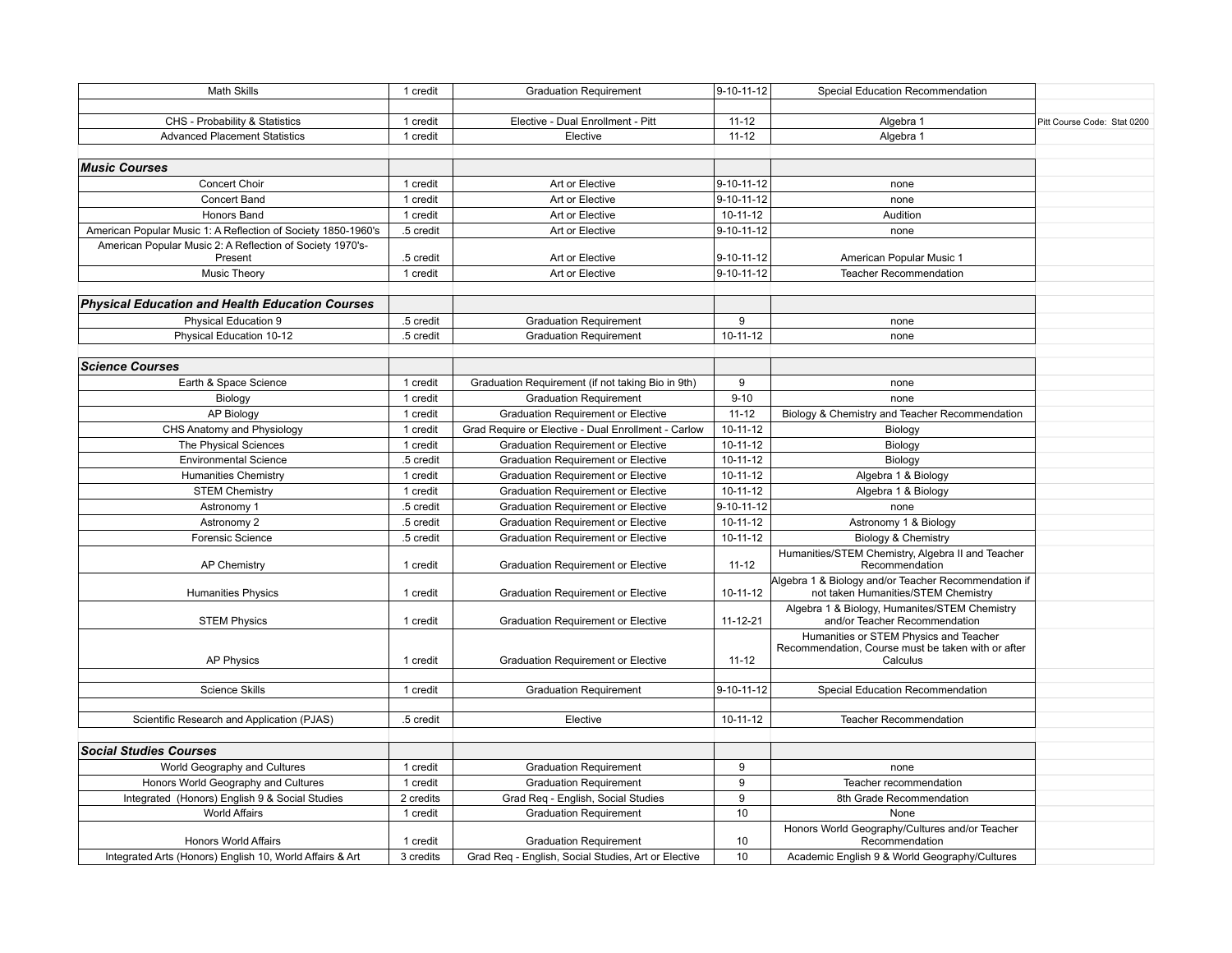| <b>United States History</b>                                                 | 1 credit       | <b>Graduation Requirement</b>                        | 11                 | None                                               |  |
|------------------------------------------------------------------------------|----------------|------------------------------------------------------|--------------------|----------------------------------------------------|--|
| Honors United States History                                                 | 1 credit       | <b>Graduation Requirement</b>                        | 11                 | Honors World Affairs and/or Teacher Recommendation |  |
| <b>Advanced Placement History</b>                                            | 1 credit       | <b>Graduation Requirement</b>                        | 11                 | Honors World Affairs and Teacher Recommendation    |  |
| Problems of Democracy (POD)                                                  | 1 credit       | <b>Graduation Requirement</b>                        | 12                 | None                                               |  |
| CHS - American Politics / AP Government                                      | 1 credit       | Graduation Reg. or Elective - Dual Enrollment - Pitt | 12                 | Honors/AP US History and Teacher Recommendation    |  |
|                                                                              |                |                                                      |                    |                                                    |  |
| Social Studies Skills                                                        | 1 credit       | <b>Graduation Requirement</b>                        | 9-10-11-12         | Special Education Recommendation                   |  |
|                                                                              |                |                                                      |                    |                                                    |  |
| Introduction to Psychology                                                   | .5 credit      | Elective                                             | $10-11-12$         | none                                               |  |
| Race, Class & Gender: Intro to Sociology                                     | .5 credit      | Elective                                             | $10 - 11 - 12$     | none                                               |  |
| Modern Dilemmas                                                              | .5 credit      | Elective                                             | $10 - 11 - 12$     | Maturity and Teacher Recommendation                |  |
| Service Learning                                                             | .5 credit      | Elective                                             | $10-11-12$         | none                                               |  |
| American Conflicts                                                           | .5 credit      | Elective                                             | $9 - 10 - 11 - 12$ | none                                               |  |
| <b>Conspiracy Theories</b>                                                   | .5 credit      | Elective                                             | $10 - 11 - 12$     | none                                               |  |
| Genocide Studies: The Holocaust                                              | .5 credit      | Elective                                             | $11 - 12$          | Maturity for Subject Matter                        |  |
|                                                                              |                |                                                      |                    |                                                    |  |
| <b>Technology Education/Engineering Courses</b>                              |                |                                                      |                    |                                                    |  |
| CHS - Introduction to Engineering Design (PLTW)                              | 1 credit       | Tech or Elective - Dual Enrollment - RIT             | $10-11-12$         | Algebra 1                                          |  |
| CHS - Computer Integrated Manufacturing (PLTW)                               | 1 credit       | Tech or Elective - Dual Enrollment - RIT             | $10 - 11 - 12$     | Algebra 1                                          |  |
| Manufacturing Technology                                                     | .5 credit      | Technology or Elective                               | 9-10-11-12         | none                                               |  |
|                                                                              |                |                                                      |                    |                                                    |  |
| <b>World Language Courses</b>                                                |                |                                                      |                    |                                                    |  |
| French 1                                                                     | 1 credit       | Elective                                             | $9 - 10 - 11 - 12$ | none                                               |  |
| French <sub>2</sub>                                                          | 1 credit       | Elective                                             | 9-10-11-12         | French 1                                           |  |
| French 3                                                                     | 1 credit       | Elective                                             | $10 - 11 - 12$     | French <sub>2</sub>                                |  |
| CHS French                                                                   | 1 credit       | Elective - Dual Enrollment - Pitt                    | 12                 | French 3                                           |  |
|                                                                              |                |                                                      |                    |                                                    |  |
| Latin 1                                                                      | 1 credit       | Elective                                             | 9-10-11-12         | none                                               |  |
| Latin 2                                                                      | 1 credit       | Elective                                             | $9 - 10 - 11 - 12$ | Latin 1                                            |  |
|                                                                              |                |                                                      |                    |                                                    |  |
| Latin 3<br>CHS - Latin                                                       | 1 credit       | Elective<br>Elective - Dual Enrollment - Pitt        | 10-11-12           | Latin 2                                            |  |
|                                                                              | 1 credit       |                                                      | 12                 | Latin 3                                            |  |
| Mandarin Chinese 1                                                           | 1 credit       | Elective                                             | $9 - 10 - 11 - 12$ |                                                    |  |
|                                                                              |                |                                                      | 9-10-11-12         | none                                               |  |
| Mandarin Chinese 2                                                           | 1 credit       | Elective                                             |                    | Mandarin Chinese 1                                 |  |
| Mandarin Chinese 3                                                           | 1 credit       | Elective                                             | $10 - 11 - 12$     | Mandarin Chinese 2                                 |  |
| CHS - Mandarin Chinese                                                       | 1 credit       | Elective - Dual Enrollment - Pitt                    | 12                 | Mandarin Chinese 3                                 |  |
|                                                                              |                | Elective                                             |                    |                                                    |  |
| Spanish 1<br>Spanish 2                                                       | 1 credit       | Elective                                             | $9 - 10 - 11 - 12$ | none                                               |  |
|                                                                              | 1 credit       |                                                      | $9 - 10 - 11 - 12$ | Spanish 1                                          |  |
| Spanish 3                                                                    | 1 credit       | Elective                                             | $10 - 11 - 12$     | Spanish 2                                          |  |
| CHS - Spanish Language                                                       | 1 credit       | Elective - Dual Enrollment - Pitt                    | 12                 | Spanish 3                                          |  |
|                                                                              |                |                                                      |                    |                                                    |  |
| <b>General Electives</b>                                                     |                |                                                      |                    |                                                    |  |
| 9th Grade Seminar                                                            | .5 credit      | <b>Graduation Requirement</b>                        | 9                  | none                                               |  |
| Research Seminar (Student Designed)                                          | 5 or 1 credit  | Elective - Not scheduled into a Mod(s)               | 10-11-12           | Admin Approval-Separate Application                |  |
|                                                                              |                |                                                      | 10-11-12           |                                                    |  |
| <b>Experience Based Learning Opportunity</b>                                 | .5 or 1 credit | Elective - Not scheduled into a Mod(s)               |                    | Admin Approval-Separate Application                |  |
| Work Study                                                                   | .5 or 1 credit | Elective - Not scheduled into a Mod(s)               | 10-11-12           | Admin Approval-Separate Application                |  |
| Independent Study - Request for AHS Class unable to schedule 1.5 or 1 credit |                | Elective - Not scheduled into a Mod(s)               | $10 - 11 - 12$     | Admin Approval-Separate Application                |  |
|                                                                              |                |                                                      |                    |                                                    |  |